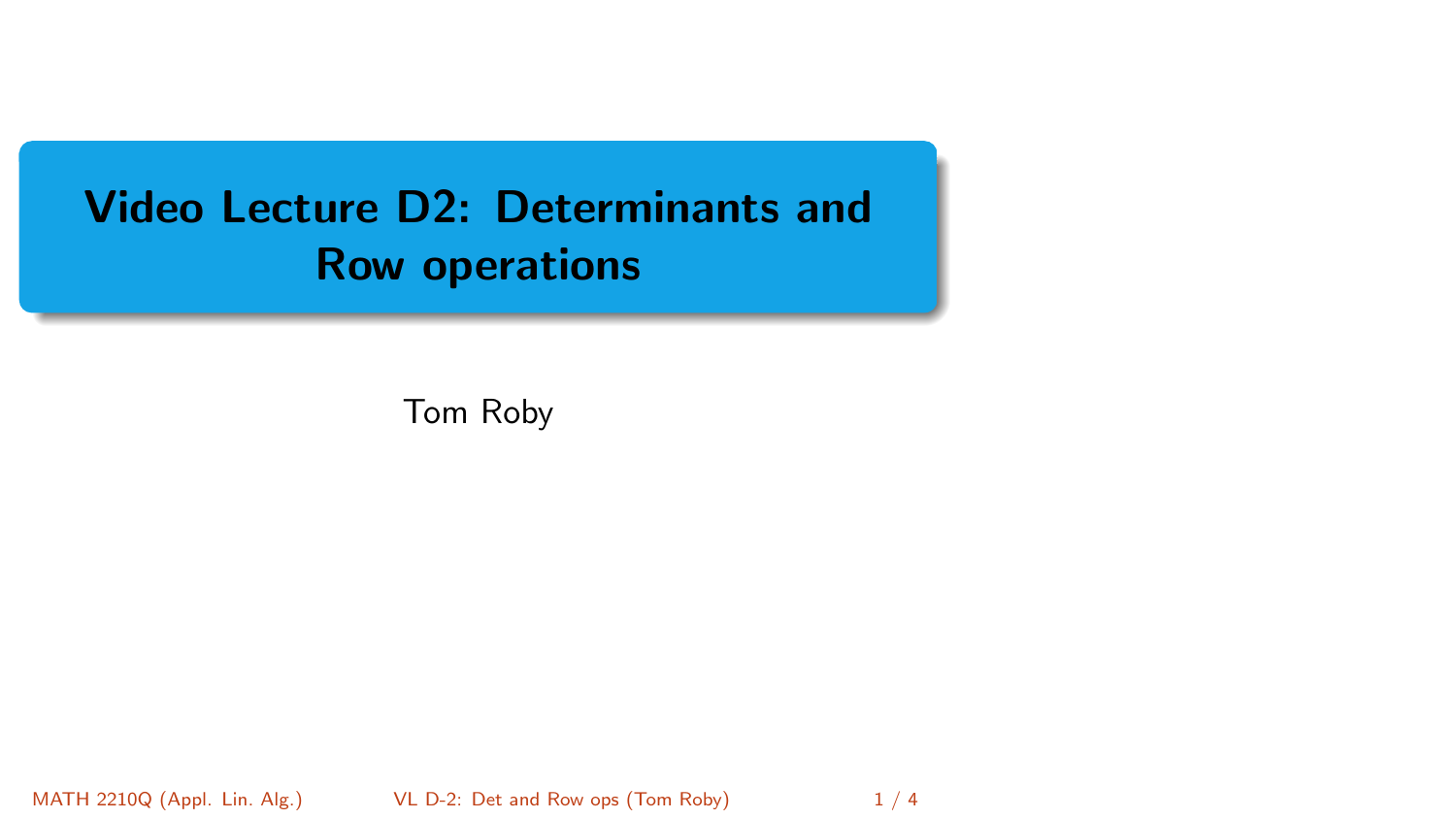## Outline & Objectives

- Explore how row operations affect the determinant of a matrix. Use this to compute examples.
- Demonstrate another equivalent condition in the Invertible Matrix Theorem:  $\det A \neq 0$ .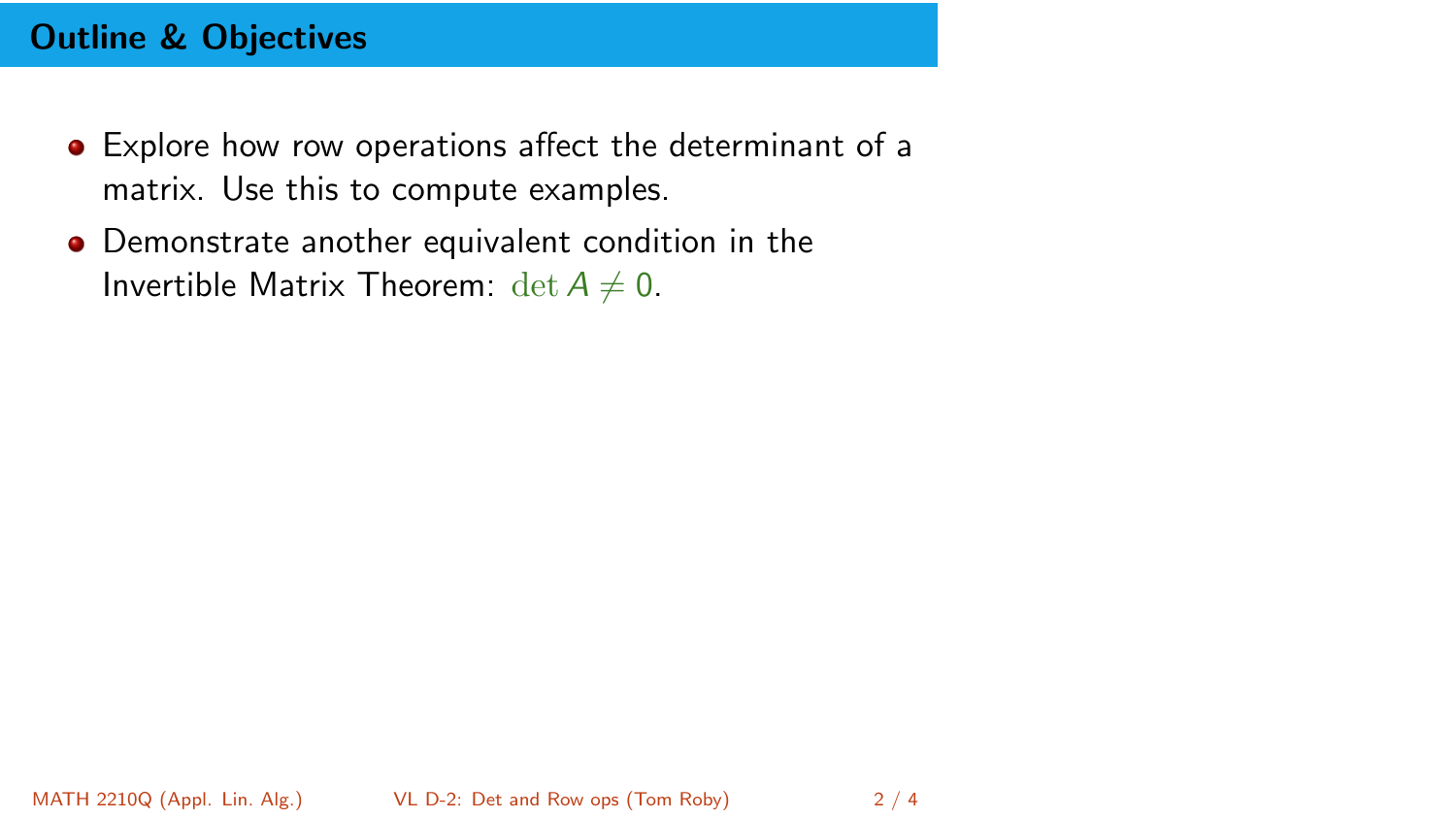#### Determinants and row reduction

## Let  $A \in \mathbb{R}^{n \times n}$ .

- **1** Rescaling a row of A by k rescales  $\det A$  by k.
- **2** Interchanging two rows of  $\overline{A}$  changes the sign of  $\det A$ .
- <sup>3</sup> Adding a multiple of one row to another leaves det A unchanged.

$$
\begin{vmatrix}\n3 & 6 & 0 & 9 \\
0 & 0 & -4 & 2 \\
2 & 5 & 1 & 6 \\
-1 & 0 & 3 & 1\n\end{vmatrix} = 3 \cdot \begin{vmatrix}\n1 & 2 & 0 & 3 \\
0 & 0 & -4 & 2 \\
2 & 5 & 1 & 6 \\
-1 & 0 & 3 & 1\n\end{vmatrix} = 3(-1) \begin{vmatrix}\n1 & 2 & 0 & 3 \\
2 & 5 & 1 & 6 \\
0 & 0 & -4 & 2 \\
-1 & 0 & 3 & 1\n\end{vmatrix} = -3 \begin{vmatrix}\n1 & 2 & 0 & 3 \\
0 & 1 & 1 & 0 \\
0 & 2 & 3 & 4\n\end{vmatrix} = -3 \begin{vmatrix}\n1 & 2 & 0 & 3 \\
0 & 1 & 1 & 0 \\
0 & 2 & 3 & 4\n\end{vmatrix}
$$

MATH 2210Q (Appl. Lin. Alg.) [VL D-2: Det and Row ops](#page-0-0) (Tom Roby) 3 / 4